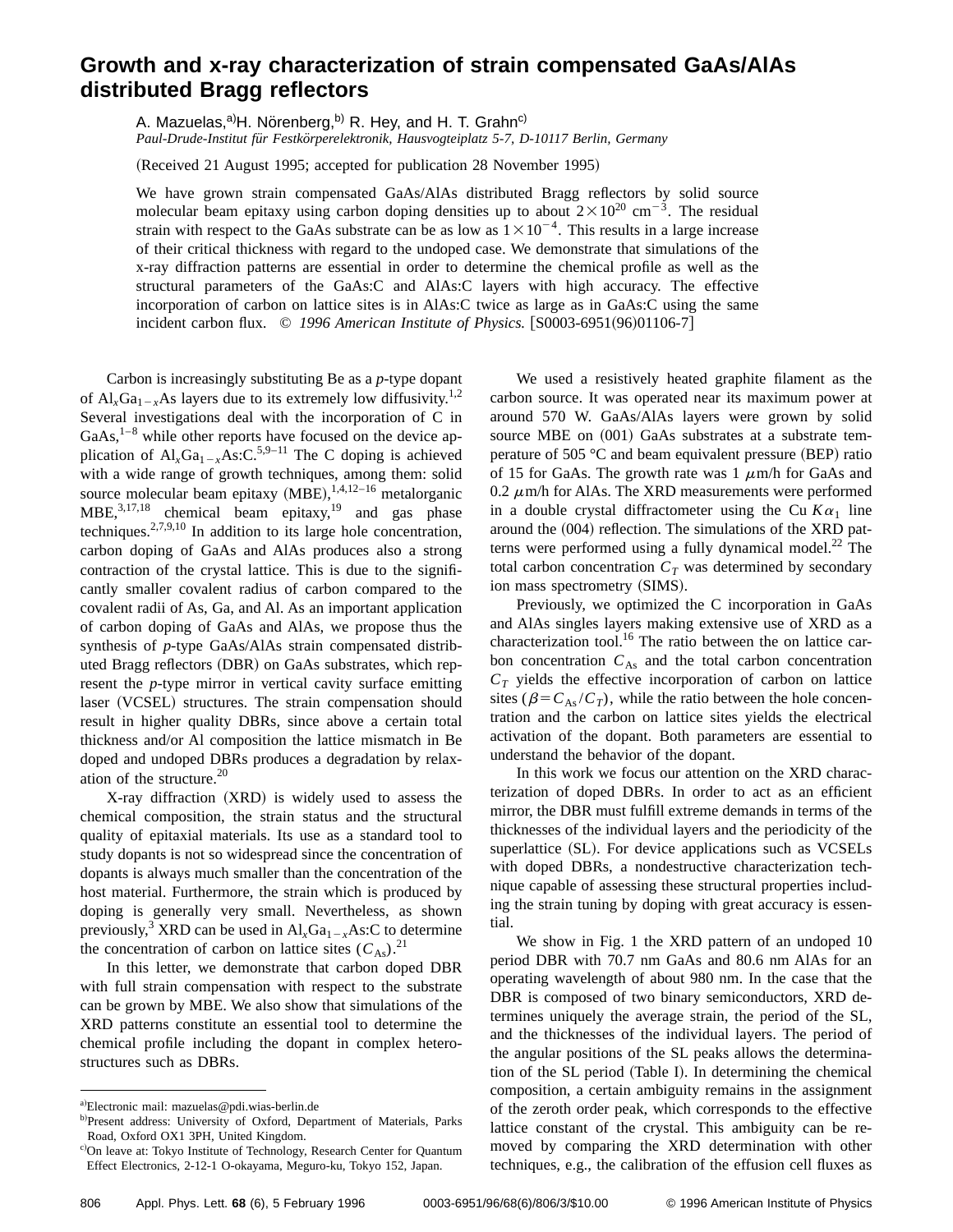

FIG. 1. Experimental (exp.) and simulated (sim.) XRD patterns of an undoped 10-pair GaAs/AlAs DBR (sample A) measured around the GaAs  $(004)$  reflection. The parameters are listed in Table I. The position of the 0th-order peak refers to the effective lattice parameter of the SL.

determined by the oscillation period of the specular beam by means of reflection high-energy electron diffraction. However, a more powerful tool to determine these parameters is the simulation of the XRD experimental patterns. In this case, the assignment of the SL zeroth order peak (and consequently the determination of the chemical profile) becomes unambiguous. Furthermore, it is possible to assess the crystalline perfection. The comparison between the experimental and simulated pattern in Fig. 1 demonstrates that the crystalline quality of the undoped DBR is very high. The sharp peaks also indicate a perfect periodicity along the growth direction. The determined value of the period was only 1% larger than the intended one. Several measurements were carried out along the wafer radius and good homogeneity was observed.

The comparison of experimental and simulated XRD curves becomes essential for the full characterization of doped AlAs:C/GaAs:C DBRs. The average compound is the quaternary AlGaAsC, for which all the structural parameters such as thicknesses and composition cannot be determined from the position of the peaks alone. In the following, we will show that the simulation of the XRD patterns leads to an exact determination of the composition profile including the dopant with a concentration between  $10^{19}$  cm<sup>-3</sup> and  $10^{20}$  $cm^{-3}$  (between 0.1% and 1% compared to the concentration of As).

The angular spacing between the SL satellites determines the period of the DBR, while the position of the zeroth order of the SL is linked to the Al/Ga and As/C ratios

TABLE I. Structural parameters of several DBRs obtained from the simulations of the XRD patterns. The values listed are the thickness (*d*), the on lattice site carbon concentration in GaAs and AlAs, and the perpendicular strain  $(\epsilon_{zz})$ .

| Sample    | $d_{\text{GaAs}}$<br>(nm) | $d_{\text{AlAs}}$<br>(nm) | $C_{As}$ (GaAs)<br>$\rm (cm^{-3})$ | $C_{As}(AIAs)$<br>$\rm (cm^{-3})$ | $\epsilon_{zz}$       |
|-----------|---------------------------|---------------------------|------------------------------------|-----------------------------------|-----------------------|
| А         | 70.7                      | 80.6                      |                                    |                                   | $1.50 \times 10^{-3}$ |
| в         | 59.0                      | 81.5                      | $1.6 \times 10^{19}$               | $1.5 \times 10^{20}$              | $2.82 \times 10^{-4}$ |
| $\subset$ | 69.3                      | 81.4                      | $2.0 \times 10^{19}$               | $1.8 \times 10^{20}$              | $8.30 \times 10^{-5}$ |



FIG. 2. Experimental and simulated XRD patterns of a doped 10-pair GaAs:C/AlAs:C DBR (sample B), which is nearly strain compensated. The simulations were made by varying the spatial distribution of carbon within one period  $\rho = C_{As}(AIAs)/C_{As}(GaAs)$ . The parameters for the best fit are listed in Table I.

through the net strain they produce. There is another parameter, which only influences the intensity distribution within the XRD pattern, the spatial distribution of carbon within one period. This can be defined through the parameter  $\rho = C_{As}(AIAs)/C_{As}(GaAs)$ . Figure 2 shows the results of the simulations for different values of  $\rho$  keeping the Al concentration  $X_{\text{Al}}$  fixed at 0.58. The best agreement between the experimental and simulated curves occurs for  $\rho$ =9.5. Note that the satellites  $L-2$ ,  $L-3$  and  $L+3$  are simultaneously low in intensity. Their strength is very sensitive with respect to the actual value of  $\rho$ . When the simulations are performed varying  $\rho$  over a wide range (4  $\leq \rho \leq 22$ ) for *X*<sub>Al</sub>=0.54, no satisfactory agreement with the experimental curve could be obtained. Varying  $X_{\text{Al}}$  for different values of  $\rho$  leads to similar results. The parameters of the best simulation are listed in Table I. As the growth rate for GaAs was five times larger than for AlAs, one would expect  $C_{As}(AIAs)$  to be five times larger than  $C_{As}$ (GaAs). However, we find a ratio of 9.5. We attribute this difference ( $\rho$ =9.5 instead of 5) to a different on lattice C incorporation in AlAs and GaAs for a common incident carbon flux  $[\beta(AlAs)=1$  and  $\beta(GaAs)=0.5]$ .

The net reduction of the average strain due to the carbon doping is obvious from the shift of the zeroth order peak, which is only 0.183 mrad apart from the substrate peak. This value corresponds to a strain  $\epsilon_{zz}$  of  $2.82 \times 10^{-4}$  $\epsilon_{zz} = (a_s - a_e)/a_s$ , where  $a_s$  and  $a_e$  refer to the lattice parameters in the growth direction of the substrate and epitaxial layer, respectively). The critical thickness corresponding to this strain is around 6  $\mu$ m according to the Matthews and Blakeslee model. $^{23}$  This is a large increase in comparison to the critical thickness ( $h_c \approx 1 \,\mu\text{m}$ ) for an average Al composition of 54% in the corresponding undoped DBR.

Proper adjustment of the carbon concentration leads to DBRs with negligible strain. We have grown several DBRs with strain below  $\epsilon_{zz} = 1 \times 10^{-4}$ . In Fig. 3 the XRD pattern of one of the fully strain compensated DBR is shown. The structural quality is again very high. In the case of negligible strain, the corresponding critical thickness diverges as the misfit approaches zero. This means that it is possible to grow